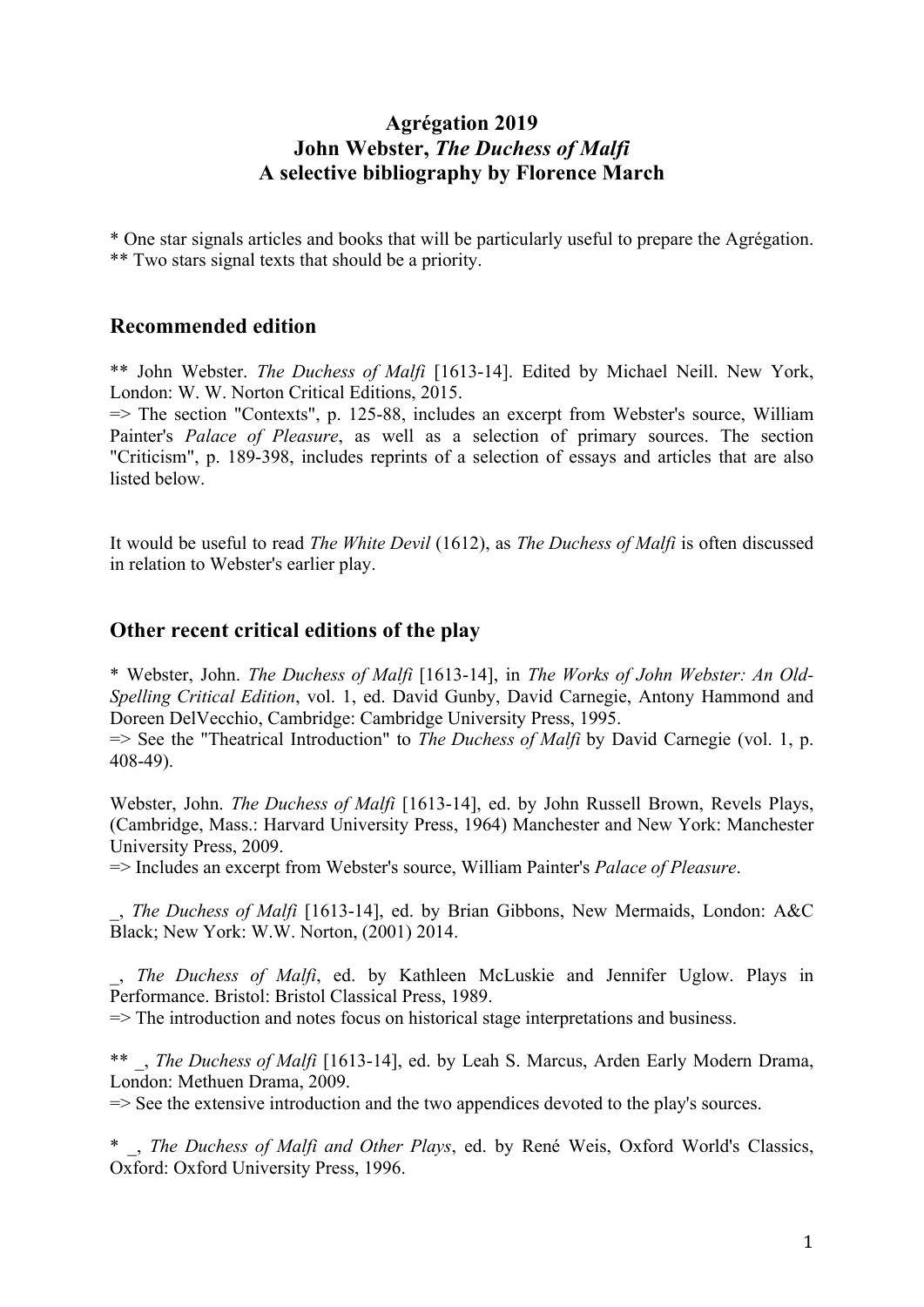# **Translations**

\*\* Webster, John. *La Duchesse d'Amalfi*, bilingue, trad. et éd. Gisèle Venet, Paris: Les Belles Lettres, (1992) 2006.

\*\* Webster, John, *La Duchesse d'Amalfi*, trad. revue et corrigée et éd. Gisèle Venet, in *Théâtre élisabéthain*, vol. 2, Paris: Gallimard, Bibliothèque de la Pléiade, 2009.  $\Rightarrow$  See the critical introductions of these editions.

Webster, John, *La Duchesse de Malfi*, trad. Claude Duneton, Paris: Grasset, 1991.

#### **General studies, monographs and collections of articles**

Bloom, Harold, ed. *John Webster's "The Duchess of Malfi"*, Modern Critical Interpretations, New York: Chelsea House, 1987.

Bocklund, Gunnar. *The Duchess of Malfi: Sources, Themes, Characters*, Cambridge: Cambridge University Press, 1962.

Bradbrook, Muriel Clara. *John Webster: Citizen and Dramatist*, London: Weidenfeld and Nicolson, 1980. => Includes a chapter devoted to *The Duchess of Malfi*.

\* Callaghan, Dympna, ed. *The Duchess of Malfi: Contemporary Critical Essays*, New Casebooks, Houndmills, Basingstoke, Hampshire: Macmillan, 2000. => Foregrounds gender and feminist critiques.

\* Carnegie, David. *Webster. The Duchess of Malfi. A Guide to the Text and The Play in Performance*, The Shakespeare Handbooks, Houndmills, Basingstoke, Hampshire: Palgrave Macmillan, 2014.

 $\Rightarrow$  Includes chapters on the play's sources and cultural context, key productions and performances, the play on screen, and critical assessments.

\*\* Carroll, William C., and Pascale Drouet, eds. *The Duchess of Malfi*, Paris: Belin/CNED, to be published in September 2018.

Coleman, David. *John Webster, Renaissance Dramatist*, Edinburgh: Edinburgh University Press, 2010.

=> Chapter 4, p. 79-129, is devoted to *The Duchess of Malfi* (" 'Rich Tissue': *The Duchess of Malfi*").

\* Forker, Charles R. *Skull Beneath the Skin: The Achievement of John Webster*, Carbondale and Edwardsville: Southern Illinois University Press, 1986.

=> Chapter 7, p. 296-369, is devoted to *The Duchess of Malfi* ("The Tragic Indeterminacy of *The Duchess of Malfi*").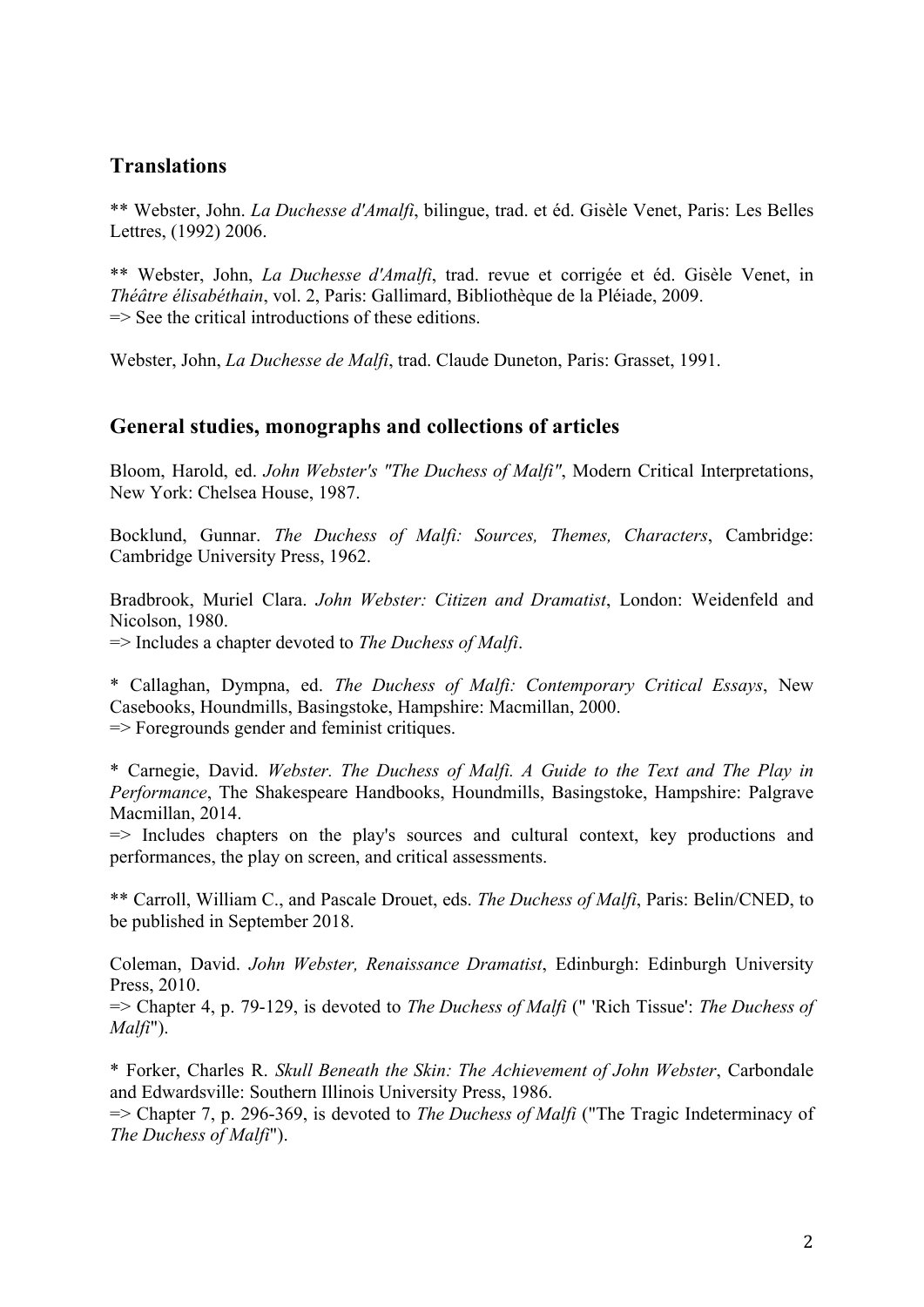Goldberg, Dena. *Between Worlds: A Study of the Plays of John Webster*, Waterloo, Ont: Wilfred Laurier University Press, 1987.

=> 2 chapters are devoted to *The Duchess of Malfi*: chapter 4, "*The Duchess of Malfi*: The Roots of Judgement", p. 78-99; chapter 5, "*The Duchess of Malfi*: The Royal Prerogative and the Puritan Conscience", p. 100-112.

Hunter, G. K. and S. K., eds. *John Webster: A Critical Anthology*, Harmondsworth: Penguin, 1969.

\*\* Iselin, Pierre, and Jean-Pierre Moreau. Le Songe d'une nuit d'été *et* La Duchesse de Malfi *(texte et représentation)*, coll. Trames, Limoges: Presses Universitaires de Limoges et du Limousin, 1989.

\*\* Laroque, François. *John Webster. La Duchesse de Malfi*, Paris: Ellipses, to be published in August 2018.

\*\* Luckyj, Christina, ed. *The Duchess of Malfi. A Critical Guide.* London, New York: Continuum Renaissance Drama, 2011.

 $\Rightarrow$  Chapter 3, p. 66-86, discusses the play in the light of contemporary critical debates ("The State of the Art: Critical Approaches 2000-08" by Dympna Callaghan).

=> Chapter 8, p. 153-174, offers an annotated bibliography on *The Duchess of Malfi* ("A Survey of resources" by Christy Desmet).

\*\* Moore, Don D., ed. *Webster: The Critical Heritage*, London, Boston and Henley: Routledge and Kegan Paul, 1981.

 $\Rightarrow$  A collection of all major critical voices from 1617 to the end of the 19th century. The introduction is partially reprinted in the Norton Critical Edition of *The Duchess of Malfi*, p. 201-17.

Morris, Brian, ed. *John Webster*, Mermaid Critical Commentaries, London: Ernest Benn Limited, 1970.

=> The essays on *The Duchess* offer theatrical, theological and generic perspectives.

Rabkin, Norman, ed. *Twentieth Century Interpretations of the Duchess of Malfi*, Englewood Cliffs, NJ: Prentice Hall, 1968.

=> Essays focusing on structural, ethical and symbolic interpretations.

Ranald, Margaret Loftus. *John Webster*, Twayne's English Authors Series, Boston: Twayne Publishers, 1989.

 $\Rightarrow$  Chapters on the plays provide information about the text, date, stage history, sources and critical comments.

Ribner, Irving. *Jacobean Tragedy: The Quest for Moral Order*, (New York: Barnes & Noble, 1962) Methuen, 1979.

 $\Rightarrow$  Chapter 5, p. 97-122, is devoted to John Webster.

\*\* Wymer, Rowland. *Webster and Ford*, English Dramatists, New York: St. Martin's Press, 1995.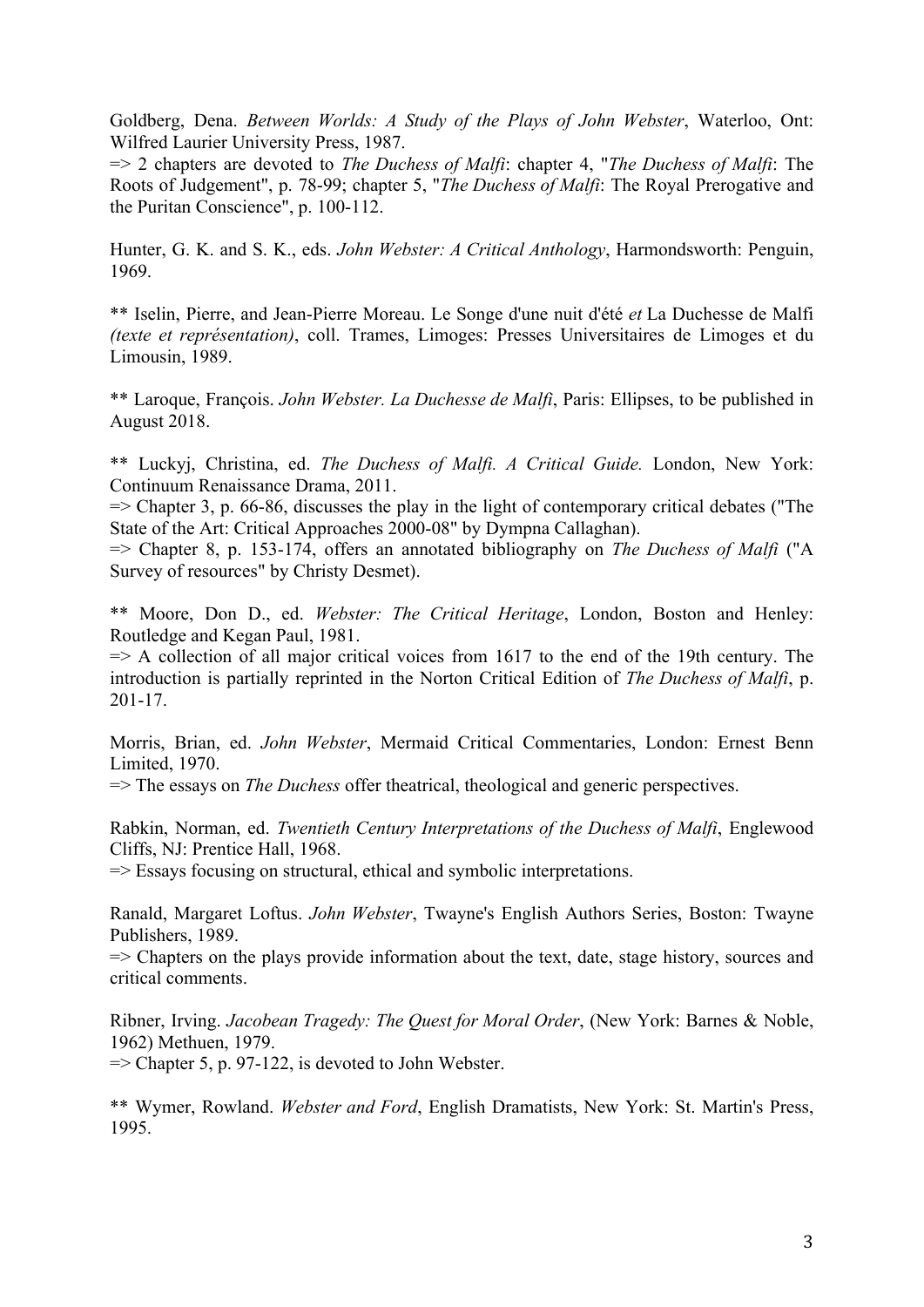=> The book targets general readers. Chapter 4, p. 52-72 is devoted to a general study of *The Duchess of Malfi*. The chapter is partially reprinted in the Norton Critical Edition of *The Duchess of Malfi*, p. 241-57.

# **Dramatic form and structure**

Aughterson, Kate. *Webster: The Tragedies (Analysing Texts)*, Basingstoke: Palgrave, 2001.  $\Rightarrow$  The book targets general readers. Part 1 deals with openings, endings, turning points, tragic heroines, heroes and villains, society and politics, theatricality, iconography and imagery. Part 2 deals with the contexts and critics.

Berlin, Normand. "*The Duchess of Malfi*: Act V and Genre", *Genre*, 3 (Dec. 1970), p. 351-63. Rpt. In *The Critical Perspective*, vol. 3: "Elizabethan-Caroline", ed. Harold Bloom, New York: Chelsea House, 1986.

Berry, Ralph. *The Art of John Webster*, Oxford: Clarendon Press, 1972.

 $\Rightarrow$  Part 1 focuses on technique: Webster as Baroque artist; sensationalism and movement; irony, parody and caricature; character; multiplicity and unity. Part 2 explores themes: evil, the law, and knowledge in *The Duchess*.

\* Best, Michael. "A Precarious Balance: Structure in *The Duchess of Malfi*", in *Shakespeare and Some Others: Essays on Shakespeare and Some of His Contemporaries*, ed. by Allan Brissenden, Adelaide: University of Adelaide Press, 1976, p. 159-77.  $\Rightarrow$  For Best, the play is structured by antithesis.

\*\* Bliss, Lee. *The World's Perspective: John Webster and the Jacobean Drama*, New Brunswick, NJ: Rutgers University Press, 1983.

=> For Bliss and Luckyj, *The Duchess of Malfi* is structured by repetition. The chapter on "*The Duchess of Malfi*", p. 137-70, is partially reprinted in the Norton Critical Edition of *The Duchess of Malfi*, p. 273-97.

Bogard, Travis. *The Tragic Satire of John Webster*, Berkeley: University of California Press, 1955.

\* Dollimore, Jonathan. *Radical Tragedy: Religion, Ideology and Power in the Drama of Shakespeare and His Contemporaries*, Brighton, UK: Harvester, (1984) 2010.

 $\Rightarrow$  A groundbreaking study of the context of emergence of radical drama, with a specific focus on the decentring of man. *The Duchess of Malfi* is analysed p. 65-67.

Ekeblad, Inga-Stina. "The 'Impure Art' of John Webster", *Review of English Studies*, 9 (1958), p. 253-67; and in *Twentieth Century Interpretations of "The Duchess of Malfi"*, ed. Norman Rabkin, Englewood Cliffs, NJ: Prentice Hall, 1968.

 $\Rightarrow$  Argues that the masque of the madmen mirrors the play's structure.

Jenkins, Harold. "The Tragedy of Revenge in Shakespeare and Webster", *Shakespeare Survey*, 14 (1961), p. 45-55.

Lewis, George L. "Elements of Medieval Horror Tragedy in *The Duchess of Malfi*", *Central States Speech Journal*, vol. 12 (1961), p. 106-10.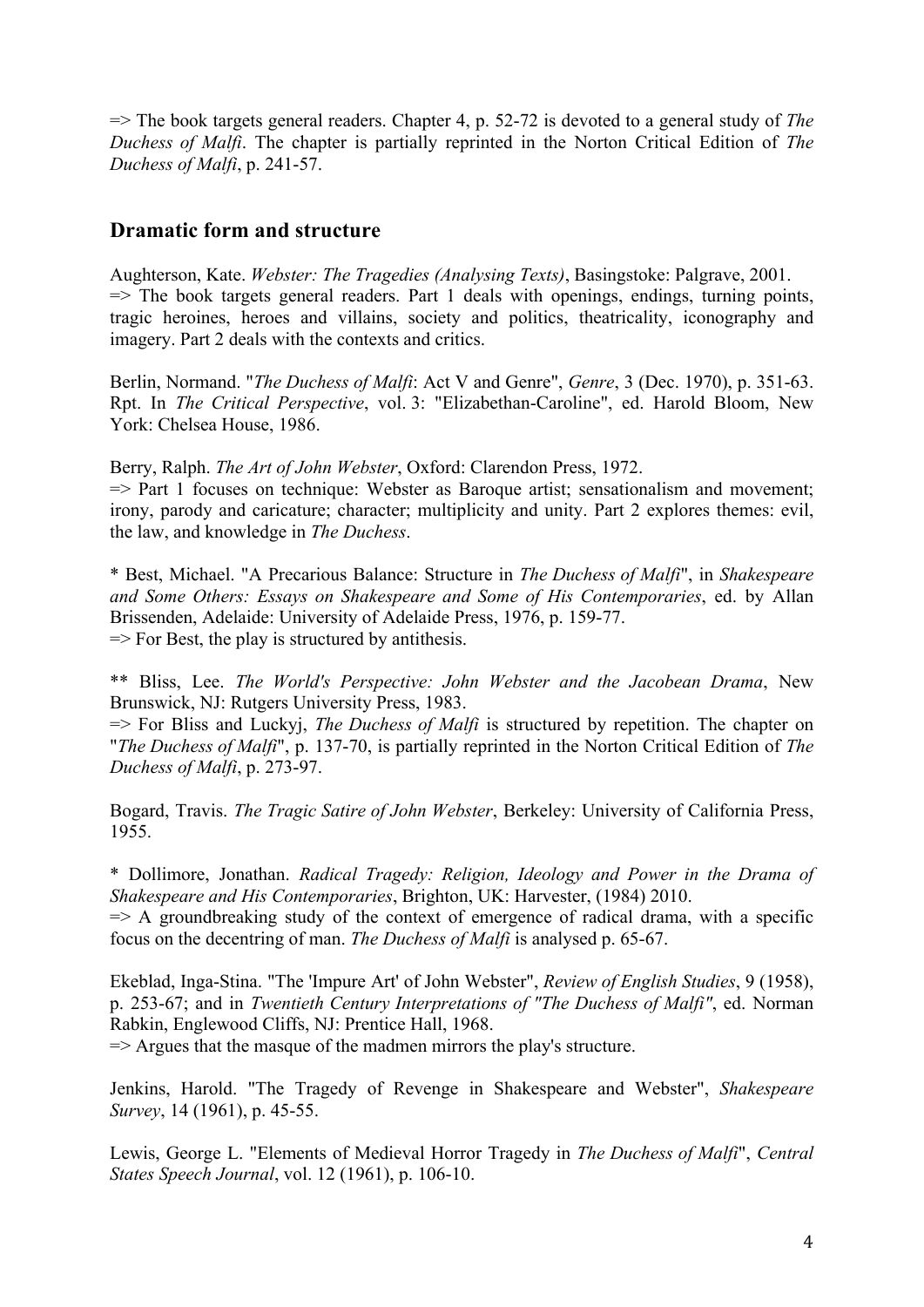\* Luckyj, Christina. *A Winter's Snake: Dramatic Form in the Tragedies of John Webster*, Athens: University of Georgia Press, 1989.

=> For Luckyj and Bliss, *The Duchess of Malfi* is structured by repetition.

\*\* \_, " 'Great Women of Pleasure': Main Plot and Subplot in *The Duchess of Malfi*", *Studies in English Literature*, 27 (1987), p. 267-83. Reprinted in the Norton Critical Edition of *The Duchess of Malfi*, p. 297-312.

Luecke, Jane Marie. "*The Duchess of Malfi*: Comic and Satiric Confusion in a Tragedy", *Studies in English Literature*, 4 (1964), p. 275-90.

Maillard, Jean-François. *Essai sur l'Esprit du Héros Baroque (1580-1640) : le même et l'autre*, Paris: Nizet, 1973.

=> Maillard discusses the dramatic works of Corneille, Webster, Shakespeare and Greene in particular.

\*\* Neill, Michael. Chapter 10: " 'Fame's Best Friend': The Endings of *The Duchess of Malfi*", *Issues of Death: Mortality and Identity in English Renaissance Tragedy*, Oxford: Clarendon Press, 1997, p. 328-53.

\* Pearson, Jacqueline. *Tragedy and Tragicomedy in the Plays of John Webster*. Manchester: Manchester University Press, 1980.

 $\Rightarrow$  See chapter 1: " 'A play it is: Elizabethan dramatic nomenclature and the development of tragicomedy", p. 7-19 ; chapter 2: " 'Beginning mournfully and ending merrily': the development of Jacobean tragicomedy", p. 20-39 ; chapter 3: " 'Spectators sate part': the audience and the tragicomic ending", p. 40-52 ; chapter 4: "Tragedy and idle mirth: comedy and tragicomedy in *The White Devil* and *The Duchess of Malfi*", p. 53-70 ; chapter 6: " 'To behold my tragedy': tragedy and anti-tragedy in *The Duchess of Malfi*, p. 84-95.

Pearson discusses the development of tragicomedy as a genre and argues that the play is a tragedy until the duchess's death, at which point the tragic ethos is distorted into comedy, satire and tragicomedy.

\_, "The Difficulty of *The White Devil* and *The Duchess of Malfi*", *Critical Quarterly*, 22, 4 (Dec 1980), p. 43-55.

 $\Rightarrow$  Pearson deals with three main categories: difficulties about the unity of structure of each of the two tragedies, difficulties caused by the jungle of imagery, and difficulties of assessing the moral nature of the characters.

\* Venet, Gisèle. *Temps et vision tragique : Shakespeare et ses contemporains*, Paris: Presses de la Sorbonne Nouvelle, 1985.

 $\Rightarrow$  See chapter IV, "Le mouvement dans les formes. Un tragique baroque : l'être par accident", section 4 : "Webster. *Le Démon blanc*, *La Duchesse d'Amalfi*".

#### **Characters and identity**

Abiteboul, Maurice. "Ferdinand dans *The Duchess of Malfi* de John Webster ou la violence en procès", in *(La) Violence dans la littérature et la pensée anglaises*, ed. Nadia Rigaud et Paul Denizot, Aix-en-Provence: Publications de l'Université de Provence, 1989, p. 19-30.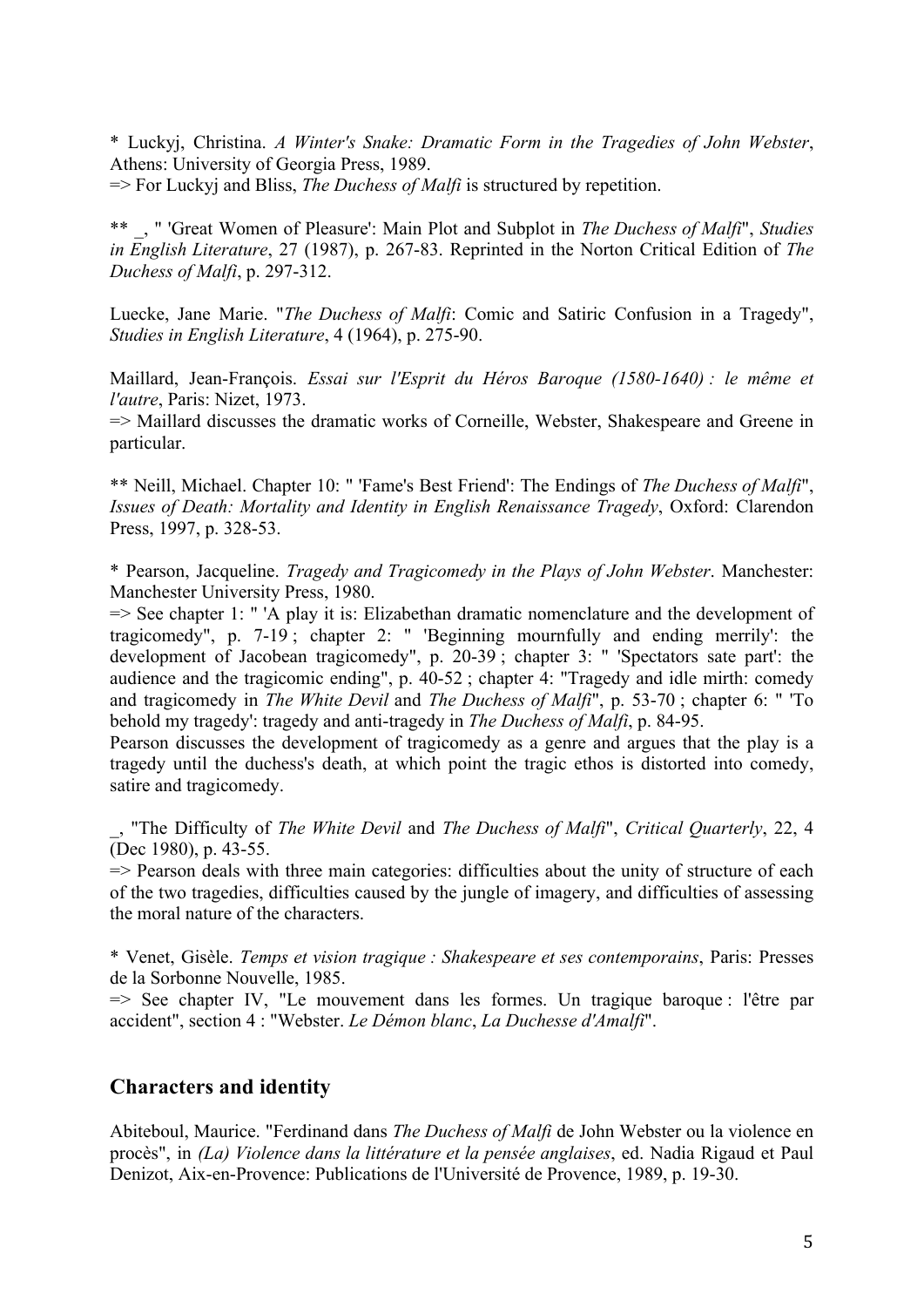Baker, Susan C. "The Static Protagonist in *The Duchess of Malfi*", *Texas Studies in Literature and Language*, 22.3 (1980), p. 343-57.

 $\Rightarrow$  The duchess is a static protagonist insofar as she remains true to herself throughout the play and defends her position even to death.

Belton, Ellen R. "The function of Antonio in *The Duchess of Malfi*", *Texas Studies in Literature and Language*, 18 (1976), p. 474-85. => Analyses Antonio as a Christian stoic.

Boyer, C. V. *The Villain as Hero in Elizabethan Tragedy*, London: Routledge, 1914.

Craig, Sheryl. " 'She and I were twins': Double Identity in *The Duchess of Malfi*", in *Publications of the Missouri Philological Association*, vol. 19 (1994), p. 21-27.

Kernan, Alvin B. "Tragical Satire in *The Duchess of Malfi*", in *Elizabethan Dramatists*, Harold Bloom, ed., Modern Critical Views Series, Chelsea House, 1986, p. 77-84.  $\Rightarrow$  Kernan analyses Bosola as the ideal, and one of the last, of the Elizabethan satirists.

Luisi, David. "The Function of Bosola in *The Duchess of Malfi*", *English Studies*, vol. 53 (1972), p. 509-13.

Oakes, E. "*The Duchess of Malfi* as A Tragedy of Identity", *Studies in Philology*, 96 (1999), p. 51-68.

# **Gender and politics**

Aughterson, Kate, ed. *Renaissance Woman, A Sourcebook: Constructions of Femininity in England*, London: Routledge, 1995.

=> See in particular the sections on physiology, conduct books, sexuality and motherhood.

Axton, Marie. *The Queen's Two Bodies: Drama and the Elizabethan Succession*. London: Royal Historical Society, 1977.

 $\Rightarrow$  The theory of the king's two bodies (a political body of divine right that is infallible and a natural body that is not) is complicated by the generally accepted view that women's bodies were weaker and more corruptible than men's.

Balizet, Ariane M. " 'Drowned in Blood': Honor, Bloodline, and Domestic Ideology in *The Duchess of Malfi* and *El Médico De Su Honra*", *Comparative Literature Studies*, vol. 49, n° 1 (2012), p. 23-49.

 $\Rightarrow$  An enlightening comparison between English and Spanish early modern drama traditions, in which domestic ideology is negotiated through physical violence.

Bartels, Emily. "Strategies of Submission: Desdemona, the Duchess, and the Assertion of Desire", *Studies in English Literature*, 36 (1966), p. 417-33.

Behling, Laura L. " 'S/he Scandles our proceedings': The Anxiety of Alternative Sexualities in *The White Devil* and *The Duchess of Malfi*", *English Language Notes*, 33 (1996), p. 24-44.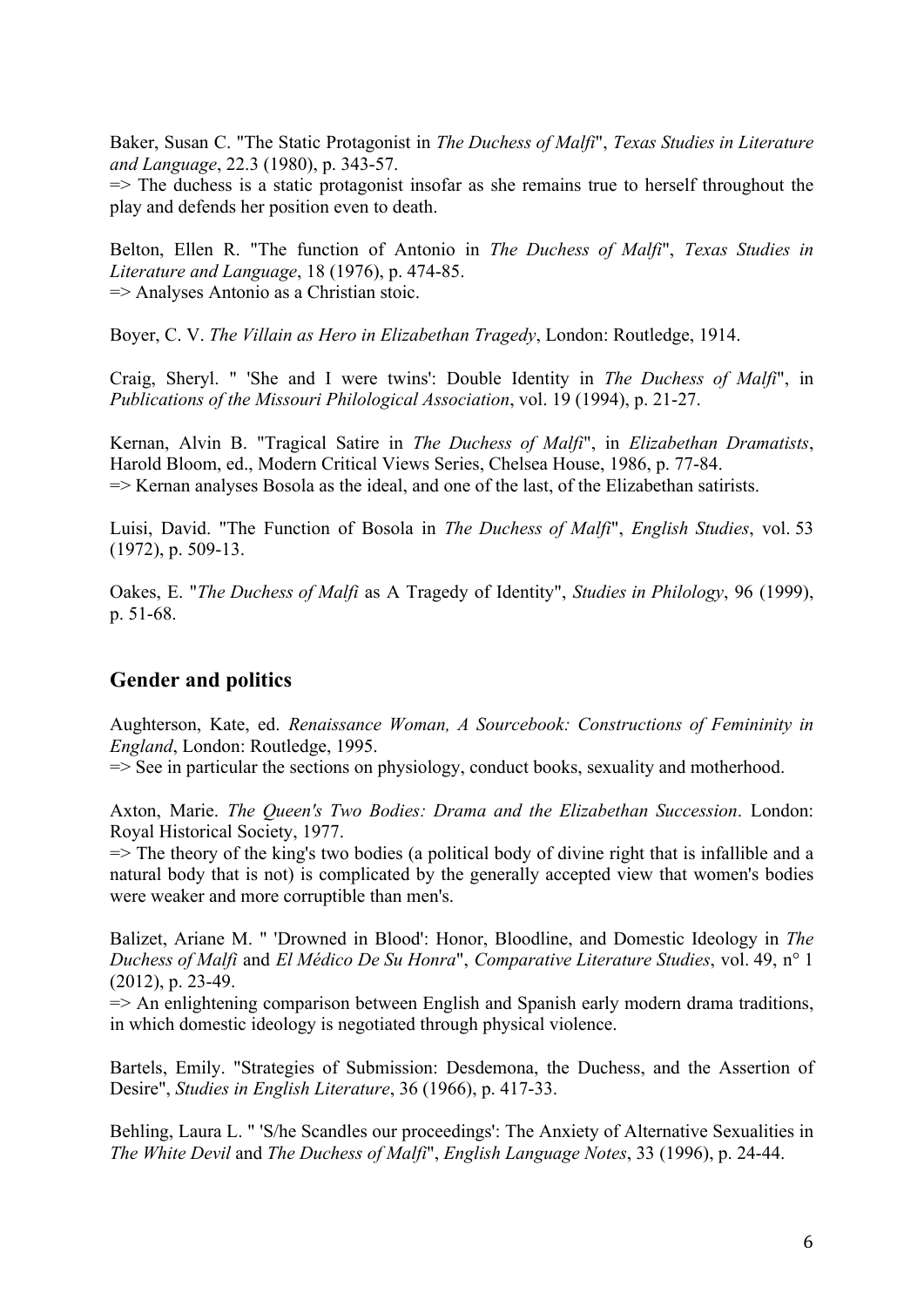$\Rightarrow$  Behling focuses on the transgression of gender boundaries, due to the masculinity of Webster's heroines in their political actions, and argues that this is conflated with transgressive sexuality, as any sexual activity or desire centered on them appears unnatural.

\* Calbi, Maurizio. " 'That body of hers': The Secret, the Specular, the Spectacular in *The Duchess of Malfi* and Anatomical Discourses", in *Approximate Bodies: Gender and Power in Early Modern Drama and Anatomy* (London and New York: Routledge, 2005), p. 1-31.

Callaghan, Dympna. *Woman and Gender in Renaissance Tragedy: A Study of* King Lear*,*  Othello*,* The Duchess of Malfi*, and* The White Devil, New York: Harvester Wheatsheaf, 1989.

\*\* Correll, Barbara. "Malvolio at Malfi: Managing Desire in Shakespeare and Webster", *Shakespeare Quarterly*, 58, 1 (Spring 2007), 65-92. Partially reprinted in the Norton Critical Edition of *The Duchess of Malfi*, p. 355-78.

\* Desmet, Christy. " 'Neither Maid, Widow, nor Wife': Rhetoric of the Woman Controversy in *The Duchess of Malfi*", in *In Another Country: Feminist Perspectives on Renaissance Drama*, ed. by Dorothea Kehler and Susan Baker, Metuchen, NJ and London: Scarecrow, 1991, p. 71-92.

\* Enterline, Lynn. " 'Hairy on the in-side': *The Duchess of Malfi* and the Body of Lycanthropy", in *The Tears of Narcissus: Melancholia and Masculinity in Early Modern Writing*, Stanford: Stanford University Press, 1995, p. 242-303.

Finke, Laurie. "Painting Women: Images of Femininity in Jacobean Tragedy", *Theatre Journal*, 36, 3 (1984), p. 357-70.

Garner, Shirley. " 'Let her paint an inch thick': Painted Ladies in Renaissance Drama and Society", *Renaissance Drama*, 20 (1989), p. 123-39.

Green, Reina. " 'Ears Prejudicate' in *Mariam* and *The Duchess of Malfi*", *Studies in English Literature 1500-1900*, 43 (2003), p. 459-74.  $\Rightarrow$  Examines the impact of gender on the speaker-listener relationship.

Haber, Judith. " 'My body bestow upon my women': The Space of the Feminine in *The Duchess of Malfi*", in *Desire and Dramatic Form in Early Modern England*, Cambridge: Cambridge University Press, 2009, p. 71-86.

Haslem, Lori Schroeder. " 'Troubled with the Mother': Longings, Purgings, and the Maternal Body in *Bartholomew Fair* and *The Duchess of Malfi*", *Modern Philology*, 92, 4 (1995), p. 438-59.

\*\* Jankowski, Theodora. "Defining/Confining the Duchess: Negotiating the Female Body in John Webster's *The Duchess of Malfi*", *Studies in Philology*, 87 (1990), 221-45; and in *The Duchess of Malfi: Contemporary Critical Essays*, ed. by Dympna Callaghan, Houndmills: Macmillan, 2000, p. 80-103. Reprinted in the Norton Critical Edition of *The Duchess of Malfi*, p. 313-34.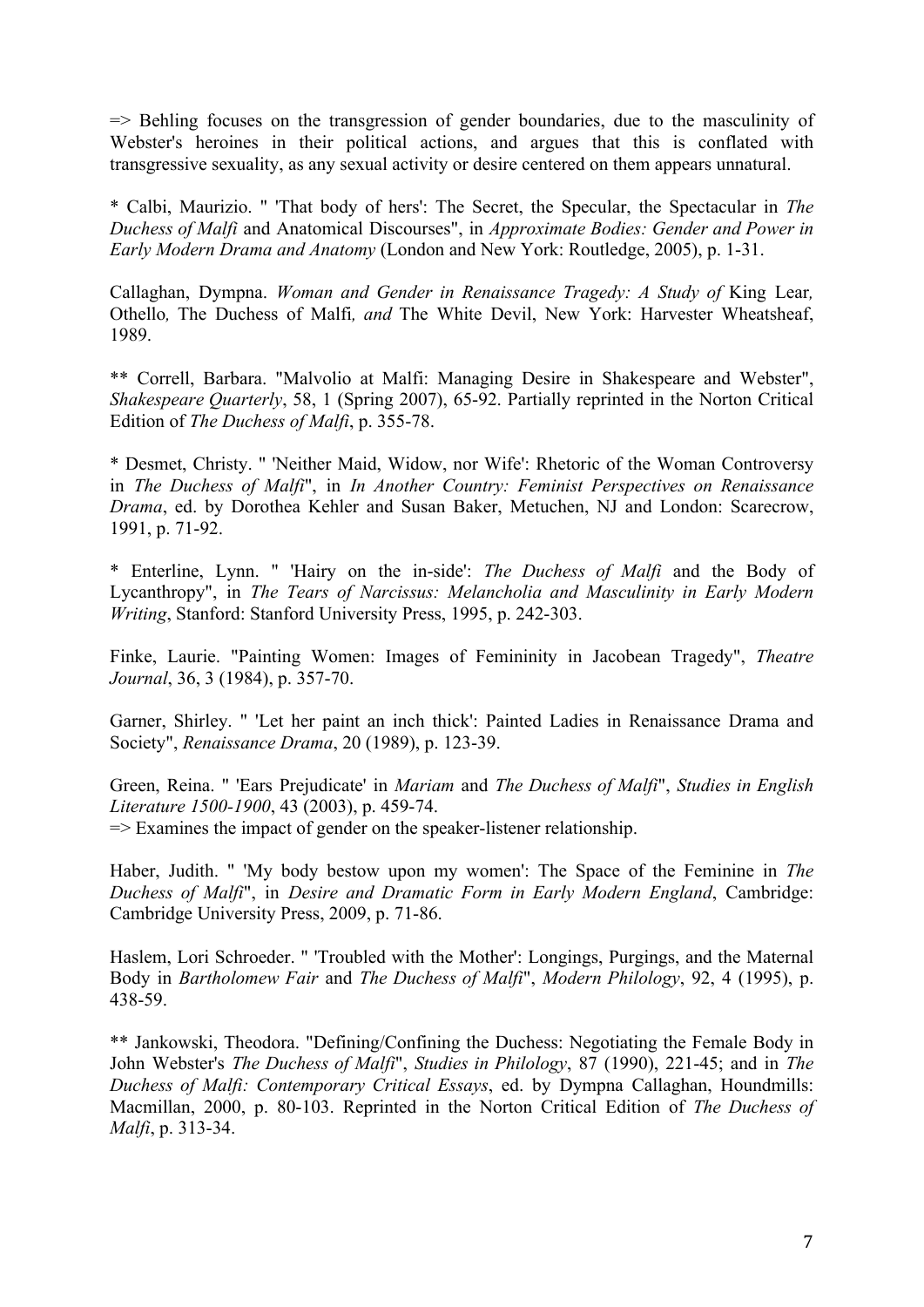Jardine, Lisa. "*The Duchess of Malfi*: A Case Study in the Literary Representation of Women", in *Teaching the Text*, ed. by Susanne Kappler and Norman Bryson, London: Routledge, 1983, p. 203-17.

McLuskie, Kathleen. "Drama and Sexual Politics: The Case of John Webster's Duchess", in *Drama, Sex and Politics*, ed. James Redmond, Themes in Drama 7, Cambridge: Cambridge University Press, 1985, p. 77-91.

Peterson, Joyce. *Curs'd Example: 'The Duchess of Malfi' and Commonweal Tragedy*, Columbia: University of Missouri Press, 1978. => Compares the duchess to Mary Stuart.

Ray, Sid. " 'So troubled with the mother':The Politics of Pregnancy in *The Duchess of Malfi*", in *Performing Maternity in Early Modern England*, ed. by Kathryn M. Moncrief and Kathryn R. McPherson, Aldershot: Ashgate, 2007, p. 17-28.

Rose, Mary Beth. "The Heroics of Marriage in Renaissance Tragedy", in *'The Expense of Spirit': Love and Sexuality in English Renaissance Drama*, Ithaca and London: Cornell University Press, 1988, p. 155-77.

Turner, Kimberly. "The Complexity of Webster's Duchess", *Ben Jonson Journal*, vol. 7, n° 1 (Nov 2016), p. 379-402.

=> Kimberly's essay is a response to Desmet's position in " 'Neither Maid, Widow, nor Wife': Rhetoric of the Woman Controversy in *The Duchess of Malfi*" (see above).

Wall, Wendy. "Just a Spoonful of Sugar: Syrup and Domesticity in Early Modern England", *Modern Philology*, 104, 2 (2006), p. 149-72.

Whigham, Frank. "Sexual and Social Mobility in *The Duchess of Malfi*", *PMLA*, 100, 2 (1985), p. 167-86.

=> Whigham's argument is challenged by Linda Woodbridge in "Queen of Apricots: The Duchess of Malfi, Hero of Desire" (see below).

Winston, Mathew. "Gendered Nostalgia in *The Duchess of Malfi*", in *The Renaissance Papers*, 1998, p. 103-13.

=> Winston reads the play as the longing of Webster for Queen Elizabeth I, the duchess's death in act 4 showing how the world decays when she is gone.

Woodbridge, Linda. "Queen of Apricots: The Duchess of Malfi, Hero of Desire", in *The Female Tragic Hero in English Renaissance Drama*, ed. by Naomi Conn Liebler, New York: Palgrave Macmillan, 2002, p. 161-84.

#### **Social structures and representations**

\*\* Chalk, Brian. "Webster's 'Worthyest Monument': The Problem of Posterity in *The Duchess of Malfi*", *Studies in Philology*, 108 (2011), 379-402. Partially reprinted in the Norton Critical Edition of *The Duchess of Malfi*, p. 335-53.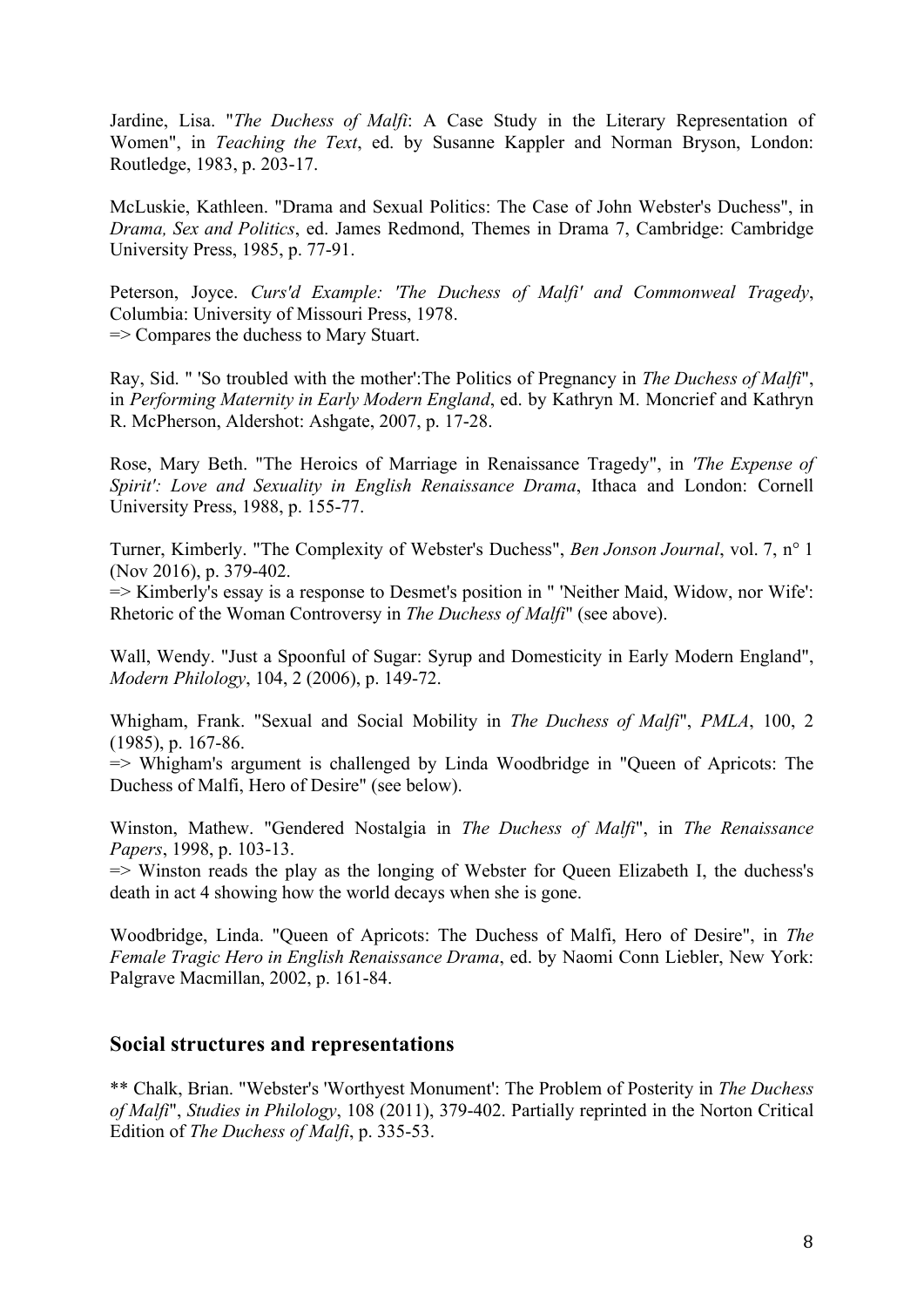Cordner, Michael. "*The Duchess of Malfi* and the Tragedy of Service", *English Review*, 21.4 (2011), p. 28-31.

 $\Rightarrow$  Explores the power relationships between masters and their underlings.

\*\* Curtis, Mark H. "The Alienated Intellectuals of Early Stuart England", *Past and Present*, 23 (1962), 25-43. Partially reprinted in the Norton Critical Edition of *The Duchess of Malfi*, p. 191-99.

Dowd, Michelle M. "Delinquent Pedigrees: Revision, Lineage, and Spatial Rhetoric in *The Duchess of Malfi*", *English Literary Renaissance*, 39 (2009), p. 499-526.

Leinwand, Theodore B. "Coniugium Interruptum in Shakespeare and Webster", *English Literary History*, 72 (2005), p. 239-57.

Selzer, John L. "Merit and Degree in Webster's *The Duchess of Malfi*", *English Literary Renaissance*, 11 (1981), p. 70-80.

Steen, S. J. "The Crime of Marriage: Arbella Stuart and *The Duchess of Malfi*", *Sixteenth Century Journal*, 22 (1991), p. 61-76.

Whigham, Frank. "Incest and Ideology: *The Duchess of Malfi*", in *Staging the Renaissance. Reinterpretations of Elizabethan and Jacobean Drama*, ed. by David Scott Kastan and Peter Stallybrass, New York and London: Routledge, 1991, p. 263-74.

### **Theology, religious ethics and issues**

Allison, Alexander W. "Ethical Themes in *The Duchess of Malfi*", *Studies in English Literature*, 4 (1964), p. 263-73.

Borlik, Todd. " 'Greek is Turned Turk': Catholic Nostalgia in *The Duchess of Malfi*", in *The Duchess of Malfi. A Critical Guide*, ed. Christina Luckyj, London, New York: Continuum Renaissance Drama, 2011, p. 136-52.

Doebler, Bettie Ann. "Continuity in the Art of Dying: *The Duchess of Malfi*", *Comparative Drama*, 14 (1980), p. 203-15.

\*\* Gunby, David C. "*The Duchess of Malfi*: A Theological Approach", in *John Webster*, ed. by Brian Morris, London: Ernest Benn, 1970, p. 181-2014. Reprinted in the Norton Critical Edition of *The Duchess of Malfi*, p. 219-39.

Kerrigan, John C. "Action and Confession, Fate and Despair in the Violent Conclusion of *The Duchess of Malfi*", *Ben Jonson Journal*, 8 (2001), p. 249-51.

Kistner, A. L., and M. K. "The Big Sleep: Expectation and Delusion in *The Duchess of Malfi*", *Studia Neophilologica*, 64 (1992), p. 159-70.

\_, "Man's Will and Its Futility in *The Duchess of Malfi*", *Studia Neophilologica*, vol. 68 (1996), p. 49-60.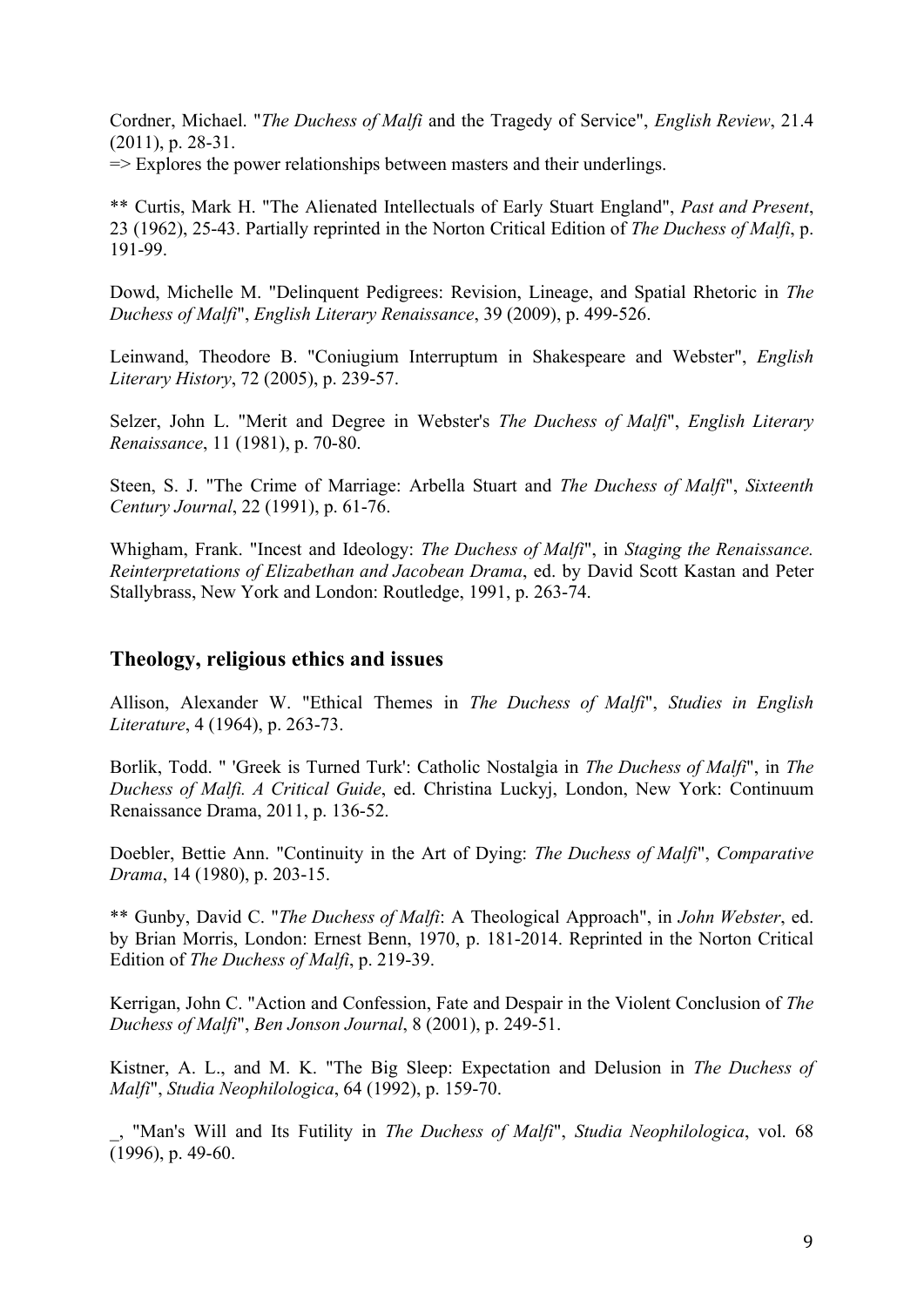Mikesell, Margaret Lael. "Catholic and Protestant Widows in *The Duchess of Malfi*", *Renaissance and Reformation / Renaissance et Réforme*, vol. 7, n° 4 (Nov 1983), p. 265-79.

Rist, Thomas. *Revenge Tragedy and the Drama of Commemoration in Reforming England*, Aldershot, England: Ashgate, 2008.

=> See chapter 3: "Melodrama and Parody: Remembering the Dead in *The Revenger's Tragedy*, *The Atheist's Tragedy*, *The White Devil* and *The Duchess of Malfi*".

Shell, Alison. *Catholicism, Controversy and the Literary Imagination, 1558-1660*, Cambridge, Cambridge University Press, 1999. => p. 53-55 are devoted to the analysis of *The Duchess of Malfi*.

#### **Science, medicine, sickness and madness**

Di Miceli, Caroline. "Sickness and Physic in Some Plays by Middleton and Webster", *Cahiers Élisabéthains*, vol. 26, 1 (Oct 1984), p. 41-78.

Heering, Henriette D. "The Self and Madness: Marlowe's *Edward II* and Webster's *The Duchess of Malfi*", *Journal of Medieval and Renaissance Studies*, 9 (1979), p. 307-23.

Hirsch, Brett D. "An Italian Werewolf in London: Lycanthropy and *The Duchess of Malfi*", *Early Modern Literary Studies*, 11, 2 (2005), 43 §. <http://extra.shu.ac.uk/emls/11- 2/hirswere.htm>

Hunt, Maurice. "Webster and Jacobean Medicine: The Case of *The Duchess of Malfi*", in *Essays in Literature*, XVI (1989), p. 33-49.

Kerwin, William. " 'Physicians are like Kings': Medical Politics and *The Duchess of Malfi*", *English Literary Renaissance*, 28.1 (1998), p. 95-117.

Nordfors, Marianne. "Science and Realism in John Webster's *The Duchess of Malfi*", *Studia Neophilologica*, 49 (1977), p. 233-42.

#### **Ceremony, spectacle and metatheatre**

Alexander, Nigel. "Intelligence in *The Duchess of Malfi*", in *John Webster*, ed. Brian Morris, Mermaid Critical Commentaries, London: Ernest Benn Limited, 1970, p. 93-112.

Barker, Roberta. " 'Another Voyage': Death as Social Performance in the Major Tragedies of John Webster", *Early Theatre*, 8.2 (2005), p. 35-56.

Bergeron, David. "The Wax Figures in *The Duchess of Malfi*", *Studies in English Literature*, 18 (1978), p. 331-39.

\* Calderwood, James L. "*The Duchess of Malfi:* Some Styles of Ceremony", in *Essays in Criticism*, 12 (1962), 133-47 ; in *Twentieth Century Interpretations of "The Duchess of Malfi"*, ed. Norman Rabkin, Englewood Cliffs, NJ: Prentice Hall, 1968 ; and in *Webster: The*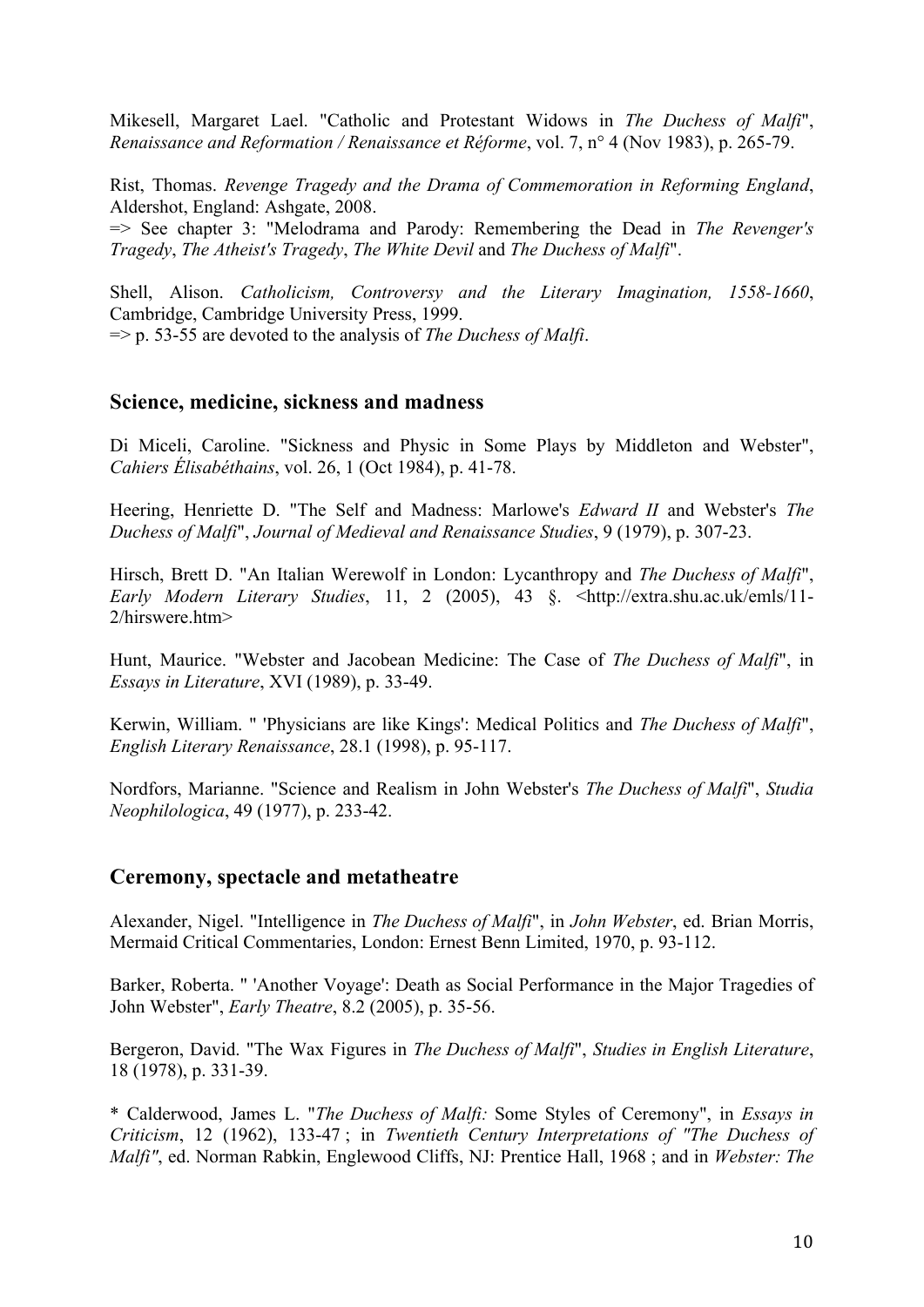*White Devil and The Duchess of Malfi*, Casebook Series, ed. R. V. Holdsworth, Houndmills and London: Macmillan, 1975.

 $\Rightarrow$  Includes a close reading of the duchess's wooing of Antonio.

Coddon, Karin S. "*The Duchess of Malfi:* Tyranny and Spectacle in the Jacobean Drama", in *Madness in Drama*, ed. by James Redmond, Cambridge: Cambridge University Press, 1993, p. 1-17.

Feinberg, Anat. "Observation and Theatricality in Webster's *The Duchess of Malfi*", *Theatre Rsearch International*, 5, 1 (1980-81), p. 36-44.

\* Gheeraert-Graffeuille, Claire. "Le baroque dépravé dans la *Duchesse d'Amalfi* de John Webster", *Études Epistémè*, n° 9 (printemps 2006), p. 235-49.

Henderson, Andrea. "Death on Stage, Death of the Stage: The Antitheatricality of *The Duchess of Malfi*", *Theatre Journal*, 42 (1990), p. 194-207.

Jackson, Ken S. " 'Twin' Shows of Madness: John Webster's Stage Management of Bethlem in *The Duchess of Malfi*", in *Separate Theaters: Bethlem ('Bedlam') Hospital and the Shakespearean Stage* (Newark: University of Delaware Press, 2005), p. 183-203.

\* Kiefer, Frederick. "The Dance of the Madmen in *The Duchess of Malfi*", *Journal of Medieval and Renaissance Studies*, 17, 2 (1987), 211-33.

\*\* Lewis, Sarah. " '(From the Dutchesse Grave)': Echoic Liminalities in *The Duchess of Malfi*", chapter 11 in *Stage Directions and Shakespearean Theatre*, ed. by Sarah Dustagheer and Gillian Woods, London: Bloomsbury, 2017.

Ray, Robert H. "Time and Tempest in *The Duchess of Malfi*: Webster's Use of Shakespeare's *Twelfth Night*", *Cahiers Élisabéthains*, vol. 77, 1 (May 2010), p. 51-52.

Sullivan, Winifred H. "The Madmen's Song and Dance in *The Duchess of Malfi*", *Literature in Performance*, vol. 8 (1988), p. 14-27.

\* Zimmerman, Susan. "Invading the Grave: Shadow Lives in *The Revenger's Tragedy* and *The Duchess of Malfi*", in *The Early Modern Corpse and Shakespeare's Theatre*, Edinburgh: Edinburgh University Press, 2005, p. 128-71.

# **Rhetoric, symbolism, imagery and iconography**

Belsey, Catherine. "Emblem and Antithesis in *The Duchess of Malfi*", *Renaissance Drama*, n.s. 11 (1980), p. 115-34. Rpt in *John Webster's "The Duchess of Malfi"*, ed. Harold Bloom, Modern Critical Interpretations, New York: Chelsea House, 1987, p. 97-113.

 $\Rightarrow$  For Belsey and Best (see above), the play is structured by antithesis, whereas for Bliss and Luckyj, it is structured by repetition.

\* Conejo Fort, María Angeles. "In and Out of the Bird-Cage: The Language of Confinement in *The Duchess of Malfi*", *SEDERI*, 4 (1993), p. 23-30.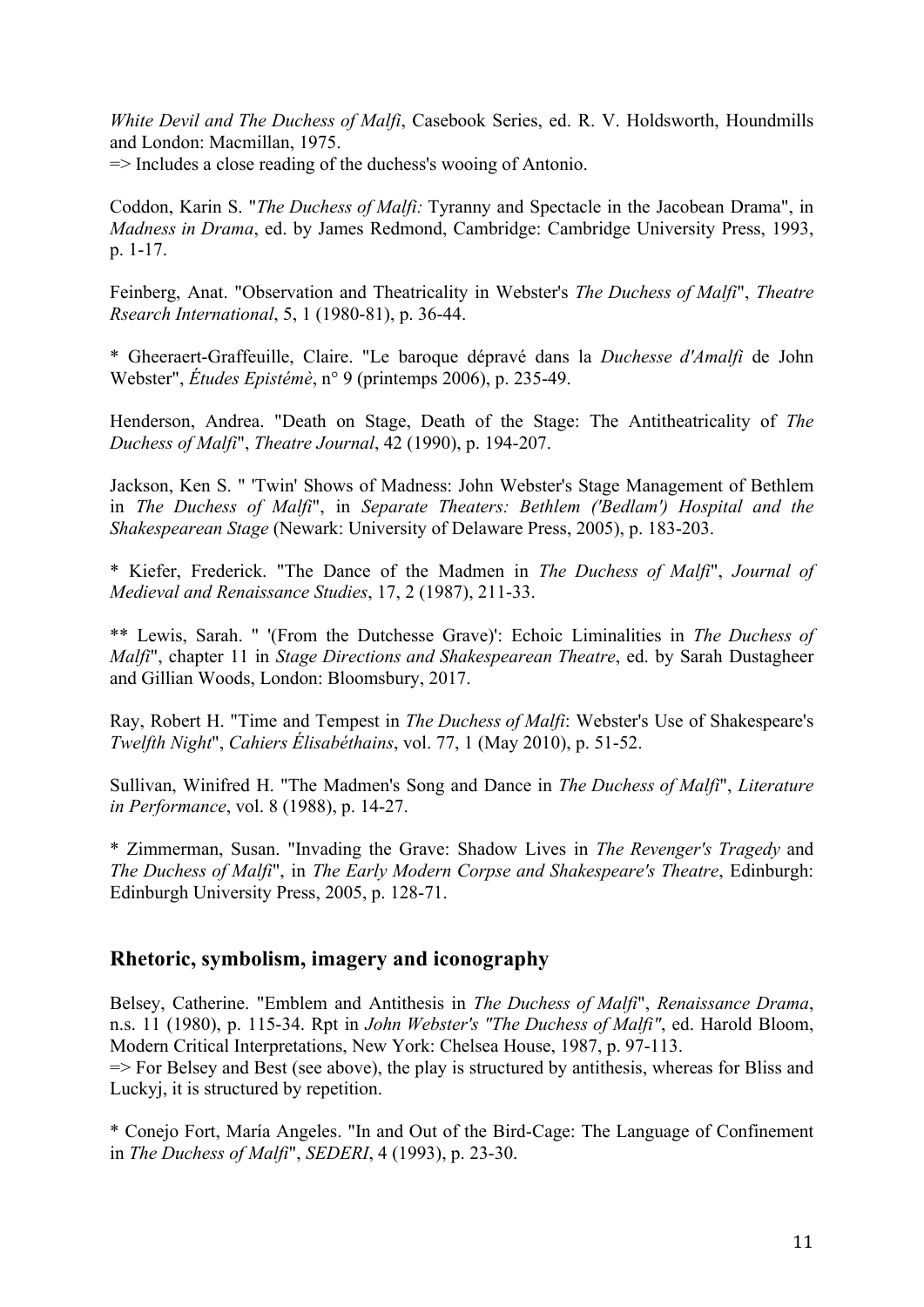\*\* Duer, Leslie. "The Landscape of Imagination in *The Duchess of Malfi*", *Modern Language Studies*, 10, 1 (1979-80), p. 3-9.

\_, "The Painter and the Poet: Visual Design in *The Duchess of Malfi*", *Emblematica*, 1, 2 (1986), p. 293-316.

Eriksen, Roy. "Framing the Duchess; Webster and the Resources of Renaissance Art", *Nordlit*, 2 (1977), p. 3-22.

=> Focuses on the play's connections to Mannerist art.

\*\* Ewbank, Inga-Stina. "Webster's Realism, or 'A cunning piece wrought perspective' ", in *John Webster*, ed. by Brian Morris, London: Ernest Benn, 1970, p. 157-78. Partially reprinted in the Norton Critical Edition of *The Duchess of Malfi*, p. 259-73.

\* Knight, G. Wilson. "*The Duchess of Malfi*", in *Elizabethan Dramatists*, Harold Bloom, ed., Modern Critical Views Series, Chelsea House, 1986, p. 85-107.  $\Rightarrow$  The essay examines image clusters in the play.

\* Neill, David. "Monuments and Ruins as Symbols in *The Duchess of Malfi*", in *Drama and Symbolism*, ed. James Redmond, Themes in Drama 4, Cambridge: Cambridge University Press, 1982, p. 71-87.

\* Price, Hereward. "The Function of Imagery in Webster", *PMLA*, 70, 4 (1955), p. 717-39.

\* Randall, Dale B. J. "The Rank and Earthly Background of Certain Physical Symbols in *The Duchess of Malfi*", *Renaissance Drama*, n.s. 18 (1987), p. 171-203. => Discusses the symbolic significance of the dead man's hand and the apricots, in particular.

Rebhorn, Wayne A. "Circle, Sword, and the Futile Quest: The Nightmare World of Webster's *Duchess of Malfi*", *Cahiers Élisabéthains*, vol. 27, 1 (April 1985), p. 53-66.

Ricks, Christopher. "The Tragedies of Webster, Tourneur and Middleton: Symbols, Imagery and Conventions", in *Sphere History of Literature in the English Language: English Drama to 1710*, ed. Christopher Ricks, London: Sphere, 1971, p. 306-51.

Schuman, Samuel. "The Ring and the Jewel in Webster's Tragedies", *Texas Studies in Literature and Language*, 14 (1972), p. 253-68.

Steffes, Michael. "The Wilderness Metaphor in *The Duchess of Malfi*", *Cahiers Élisabéthains*, vol. 79, 1 (April 2011), p. 37-46.

Tempera, Mariangela. "The Rhetoric of Poison in John Webster's Italianate Plays", in *Shakespeare's Italy: Functions of Italian Locations in Renaissance Drama*, ed. Michele Marropodi et *als.*, Manchester: Manchester University Press, 1993, p. 229-50.

Thomson, Leslie. "Fortune and Virtue in *The Duchess of Malfi*", in *Comparative Drama*, vol. 33, n° 4 (1999-2000), p. 474-94.

Tricomi, Albert H. "Historicizing the Imagery of the Demonic in *The Duchess of Malfi*", *Journal of Medieval and Early Modern Studies*, 34, 2 (2004), p. 345-72.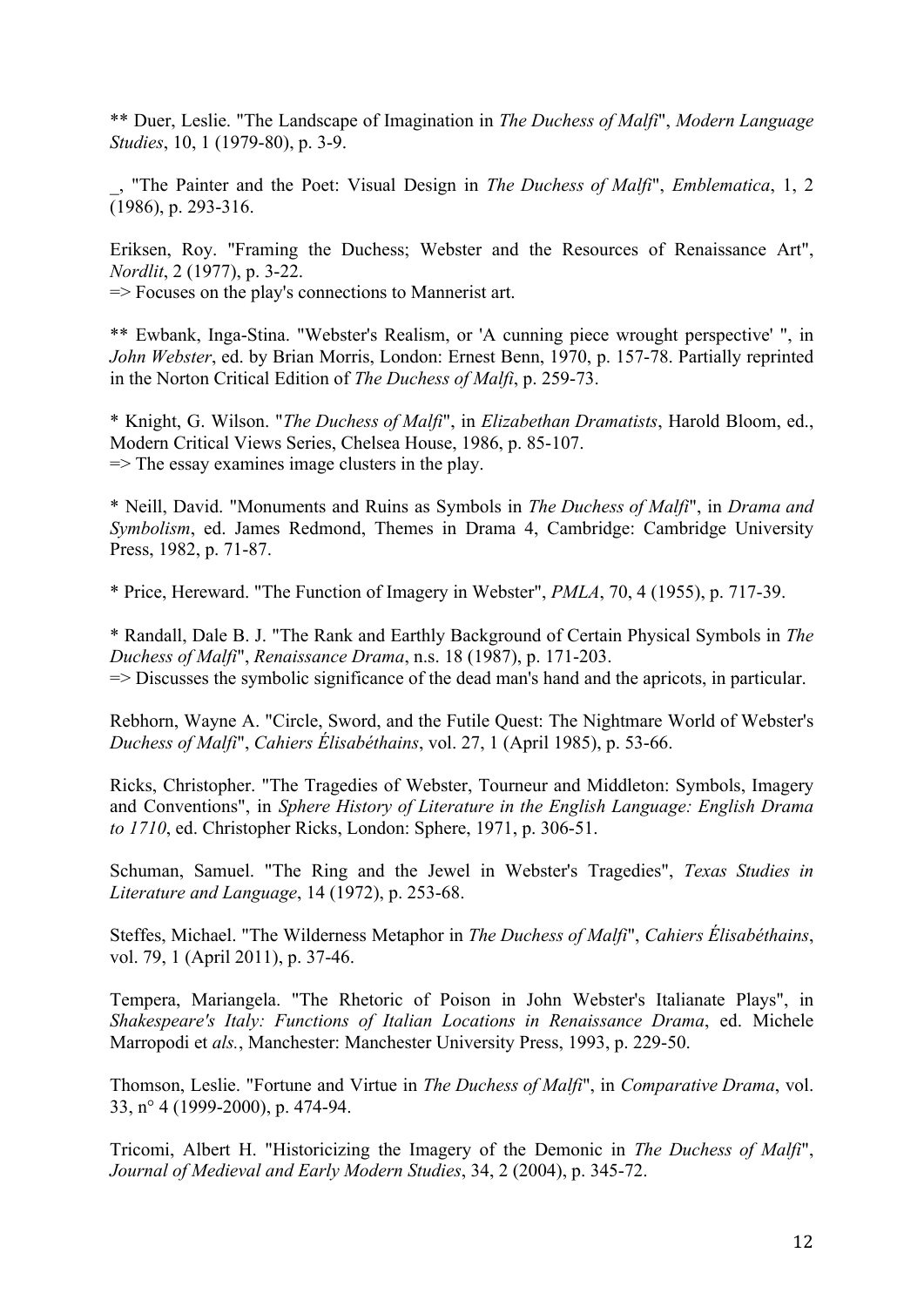\_, "The Severed Hand in Webster's *The Duchess of Malfi*", *Studies in English Literature*, 44  $(2004)$ , p. 347-58.

#### *The Duchess* **and its adaptations in performance and on screen**

\*\* Aebischer, Pascale. "Shakespearean heritage and the Preposterous 'Contemporary Jacobean' Film: Mike Figgis's *Hotel*", *Shakespeare Quarterly*, 60, 3 (October 2009), p. 279- 303. Partially reprinted in the Norton Critical Edition of *The Duchess of Malfi*, p. 379-98.

\* Barker, Roberta. "The Duchess High and Low: A Performance History of *The Duchess of Malfi*", in *The Duchess of Malfi. A Critical Guide*, ed. Christina Luckyj, Christina, London, New York: Continuum Renaissance Drama, 2011, p. 42-65.

=> An updating of David Carnegie's "Theatrical Introduction" to *The Duchess of Malfi* in *The Works of John Webster*.

Barranger, Milly S. "The Shape of Brecht's *Duchess of Malfi*", *Comparative Drama*, 12 (1978), p. 61-74.

Carnegie, David. "Webster's *The Duchess of Malfi* on TV", *Shakespeare on Film Newsletter*, 12 (December 1987), p. 1-2.

=> Shows the extent of unusually non-realist, formalist television technique in the 1972 BBC screen version.

Cave, Richard Allen. *The White Devil and The Duchess of Malfi: Text and Performance*, Basingstoke and London: Macmillan Education, 1988.

 $\Rightarrow$  Offers a literary critique of language imagery, character and action, as well as an exploration of two contrasting productions: *The Duchess of Malfi*, Peter Gill's Brechtian production at the Royal Court in London (1971), and Philip Prowse's production for the National Theatre of Great Britain (1985).

\* Graves, Robert B. "*The Duchess of Malfi* at the Globe and the Blackfriars", *Renaissance Drama*, 9 (1978), p. 193-209.

Greenhalgh, Susanne. "The Jacobeans on Television: *The Duchess of Malfi* and *'Tis Pity She's a Whore* at Chastleton House", *Shakespeare Bulletin*, 29 (2011), p. 573-89.  $\Rightarrow$  An article on the same BBC TV version as Carnegie's, focusing on the visual use of the

house used for the shoot.

Potter, Lois. "Realism versus Nightmare: Problems of Staging *The Duchess of Malfi*", in *The Triple Bond: Plays, Mainly Shakespearean, in Performance*, ed. Joseph G. Price, University Park: Pennsylvania State University Press, 1975, p. 170-89.

\* Sturgess, Keith. *Jacobean Private Theatre*, London and New York: Routledge and Kegan Paul, 1987.

=> See chapter 6: " 'A Perspective that shows us Hell': *The Duchess of Malfi* at the Blackfriars".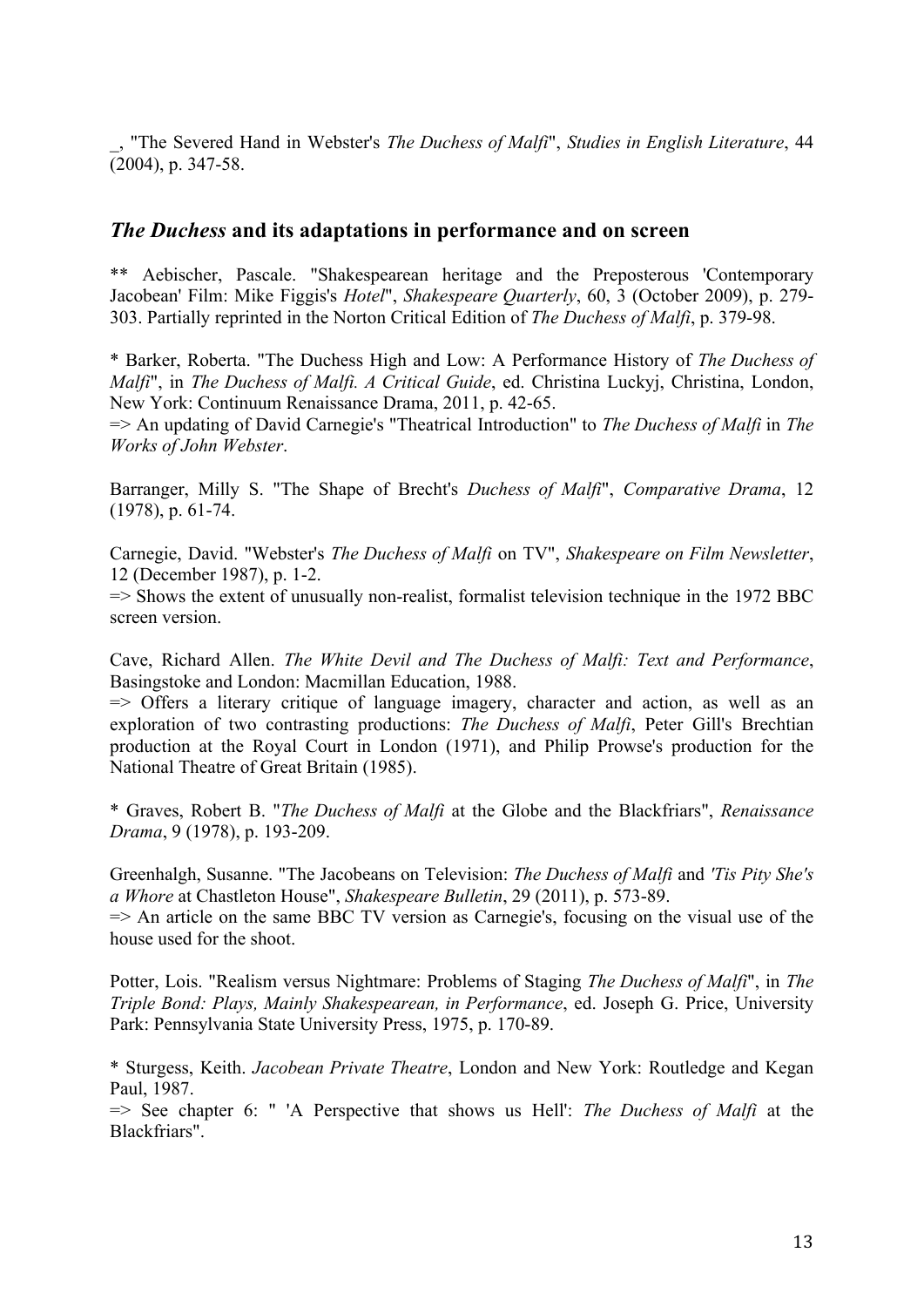Wymer, Rowland. "*The Duchess of Malfi* on Film: Peter Huby's *Quietus*", in *Reinventing the Renaissance: Shakespeare and his Contemporaries in Adaptation and Performance*, ed. Sarah Brown, Robert Lublin, and Linsley McCulloch, Basingstoke: Palgrave Macmillan, 2013, p. 271-85.

=> A useful complement to Aebischer's article on Figgis's *Hotel*.

Reviews of productions of *The Duchess of Malfi* in *Cahiers Élisabéthains*:

- "*The Duchess of Malfi*, directed by Dominic Dromgoole, Sam Wanamaker Playhouse, London, 21 January 2014", by Eleanor Collins, *Cahiers Élisabéthains*, 86 (Autumn 2014), p. 83-85.

- "*The Duchess of Malfi*, directed by Laurie Sansom, The Royal Theatre, Royal and Derngate, Northampton, 19 October 2010, stalls, centre", by Eleanor Collins, *Cahiers Élisabéthains*, vol. 79 (Spring 2011), p. 86-88.

- "*The Duchess of Malfi*, directed by David R. Gammons for The Actors' Shakespeare Project, Midway Studios, Boston, Massachusetts, 24 January 2009", by Kaara L. Peterson, *Cahiers Élisabéthains*, 75 (Spring 2009), p. 91-92.

- "*The Duchess of Malfi*, directed by Philip Franks, Quarry Theatre, West Yorkshire Playhouse, Leeds, 11 November 2006", by Katherine Wilkinson, *Cahiers Élisabéthains*, 71 (Spring 2007), p. 57-59.

- "*The Duchess of Malfi*, directed by Peter Hinton, designed by Carolyn M. Smith, lighting by Bonnie Beecher, fights by James Binkley and John Stead, Tom Patterson Theatre, Ontario, 20 June 2006", by William T. Liston, *Cahiers Élisabéthains*, 70 (Autumn 2006), p. 62-63.

- "The Duchess of Malfi, directed by Phyllida Lloyd, Lyttelton Theatre, London, 13 May 2003", by Peter J. Smith, *Cahiers Élisabéthains*, 64 (Autumn 2003), p. 73-74.

- "*The Duchess of Malfi*, directed by Gale Edwards for the RSC, Barbican Theatre, London, 16 November 2000", by Peter J. Smith, *Cahiers Élisabéthains*, 59 (April 2001), p. 104-05.

- "*The Duchess of Malfi*, directed by Declan Donnellan for Cheek by Jowl, Wyndham's Theatre, London, 11 January 1996, mid stalls", by Peter J. Smith, *Cahiers Élisabéthains*, vol. 49, 1 (April 1996), p. 79-81.

- "John Webster, *The Duchess of Malfi*, Cheek by Jowl, directed by Declan Donnellan, designed by Nick Ormerod, Wyndham's Theatre, London, 24 January 1996, evening, Royal circle right", by Edward Maguin, *Cahiers Élisabéthains*, vol. 49, 1 (April 1996), p. 77-79.

- "*The Duchess of Malfi*, directed by Philip Franks, Wyndham's Theatre, London, 27 April 1995, front circle", by Peter J. Smith, *Cahiers Élisabéthains*, vol. 48, 1 (Oct 1995), p. 90-91.

- "*The Duchess of Malfi*, directed by David Mark Thompson for Point blank Theatre Company, The Duke of Cambridge Theatre, 24 April and 5 May 1992", by Peter J. Smith, *Cahiers Élisabéthains*, vol. 42, 1 (Oct 1992), p. 81-83.

- "*The Duchess of Malfi*, directed by Bill Alexander, RSC, Barbican Pit, London, 16 May 1990", by Jill Pearce, *Cahiers Élisabéthains*, 38 (Oct 1990), p. 94-95.

- "*The Duchess of Malfi*, directed by Philip Prowse at the Lyttelton Theatre (National Theatre), 4 July 1985", by Gillian M. Pearce, *Cahiers Élisabéthains*, 29 (April 1986), p. 89- 90.

### **Radio, stage and screen productions**

**To be noted**: *La Duchesse de Malfi*, dir. Guillaume Séverac-Schmitz, collectif Eudaimonia, translation and adaptation by Clément Camar-Mercier, will premiere in **January 2019** (23-25 January) at Théâtre Le Cratère in Alès. The production is then programmed in Marseille, Nîmes, Versailles, Saint-Brieuc.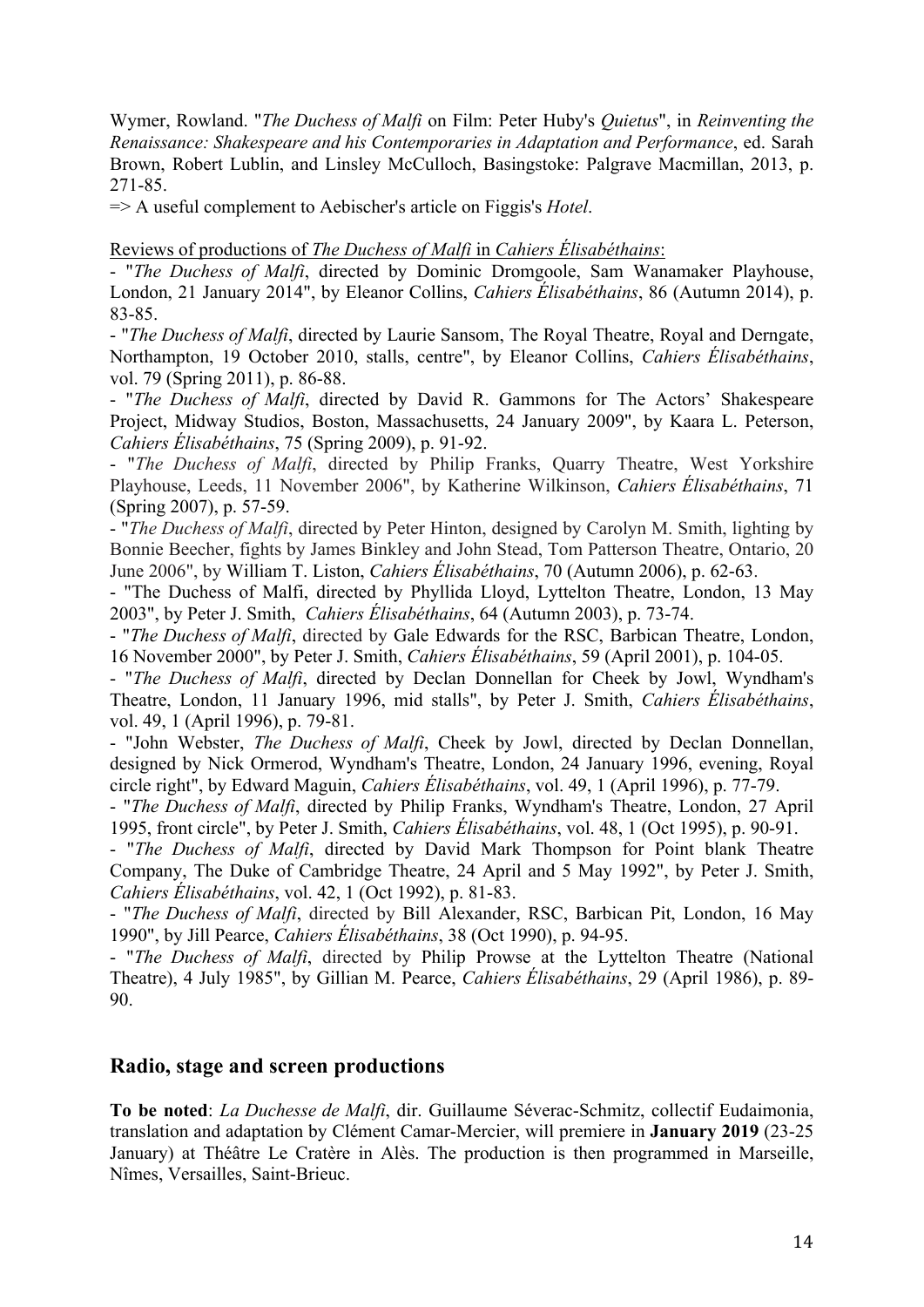https://epoc-productions.net/creation-2019-sans-titre/

Very recent productions of *The Duchess of Malfi* by the Royal Shakespeare Company:

- **2018** dir. Maria Aberg. Cast: Joan Iyiola as the duchess. **At the Swan theatre, Stratfordupon-Avon, until 3 August 2018**. Find more about the production (cast, trailer, gallery of photos, reviews…) on the website of the RSC: https://www.rsc.org.uk/the-duchess-of-malfi/feature-trailer Review forthcoming in *Cahiers Élisabéthains*, 97 (Nov. 2018).
- **2014** dir. Dominic Dromgoole. Cast: Gemma Arterton as the duchess. Find more about the production (cast, interviews, gallery of photos…) via the following links: http://www.shakespearesglobe.com/discovery-space/previous-productions/theduchess-of-malfi http://www.bbc.co.uk/programmes/articles/2lgYCM97SXBVgwnBNKM2VXy/atragedy-by-candlelight

*The Duchess of Malfi* by John Webster, dir. Dan Horrigan, The Charing Cross Theatre, produced by Vaulting Ambition, recorded live at The New Players Theatre, London, 6 May 2010 (duration: 2:23:20):

https://www.youtube.com/watch?v=2p2EjIt8Ohw

"Three Dames and a Duchess": Helen Mirren, Eileen Atkins and Peggy Ashcroft perform the same scene – the wooing scene – from *The Duchess of Malfi*: http://www.bbc.co.uk/programmes/articles/3kcGQYLfr4W6l5DDpGbXwgK/three-damesand-a-duchess

Act III, scene 2 of *The Duchess of Malfi*. A film from The Inner Below, dir. Benjamin Cappes. Cast: Becky Brown as the duchess, Benjamin Capps as Ferdinand (duration: 9'27"). https://www.youtube.com/watch?v=OfwrPs7MXno

8 Nov. 2010, Montluçon, France: *La Duchesse de Malfi*, a production dir. by Anne-Laure Liégeois. Cie Le Festin. Translation and adaptation by Anne-Laure Liégeois and Neigel Gearing.

http://www.lefestin.org/fiche\_spectacle.cfm/135292-6812\_la-duchesse-de-malfi.html

26 Oct. 1990, Théâtre Vidy-Lausanne : *La Duchesse de Malfi*, a production dir. by Matthias Langhoff. Translation by Claude Duneton.

http://data.bnf.fr/42368488/la\_duchesse\_de\_malfi\_spectacle\_1991/

A gallery of 115 photos is available here (performances at Théâtre de la Ville, Paris): https://gallica.bnf.fr/ark:/12148/btv1b9064995s/f83.item

A radio production of *The Duchess of Malfi* on BBC, R3, 1992 (duration: 2:26:46). Director: Alison Hindell; The Duchess: Fiona Shaw; Bosola: Roger Allam; Ferdinand: Adrian Dunbar; The Cardinal: John Shrapnel; Antonio: Patrick Brennan; Delio: Simon Harris; Julia: Helen Griffin; Pescara: John Webb; Cariola: Manon Edwards; Roderigo: Peter Gunn; Silvio: Robert David; Old Lady: Lawmary Champion.

https://www.youtube.com/watch?v=idhOPFBrlA4